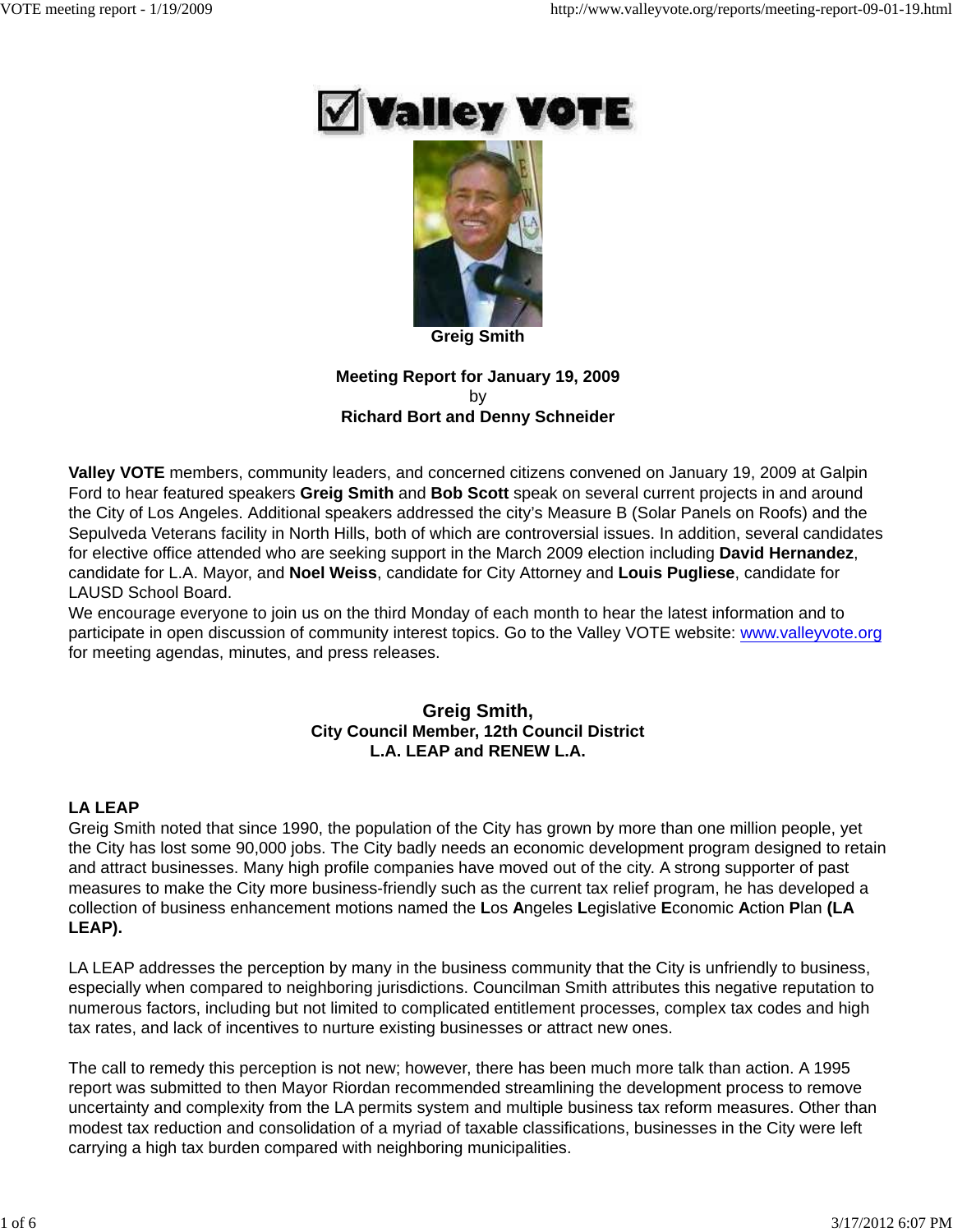In 2007 a Business Retention & Attraction Task Force of industry experts and business community advocates proposed recommendations to the City Council calling for:

- 1. Further tax simplification and reduction measures;
- 2. Improved predictability in housing and development policies;
- 3. Investment in the Port of Los Angeles and LAX; and
- 4. Creation of a Los Angeles Entertainment Technology Development Zone.

Mayor Antonio Villaraigosa's Los Angeles Economy &Jobs Committee (LAEJC), comprised of business, labor, government and academic leaders, scaled back a comprehensive assessment due to time constraints and offered 100 recommendations for immediate action to improve the economy and make LA more business friendly. Their report, entitled "Building a World-Class City for the 21st Century," includes some new ideas as well echoing many past recommendations.

In response to numerous calls from the community, and in light of the already weakening economy, the Los Angeles City Council created a standing committee, the *Jobs, Business Growth, and Tax Reform Committee* , to begin the process of actually implementing many of the aforementioned recommendations. Greig Smith, committee chair, along with committee Council members Wendy Greuel and Herb Wesson, solicited input from business owners and advocacy groups, labor representatives and residents to the most pressing challenges and concerns and what steps the City could take to be more business-friendly. Thus was born LA LEAP.

"LA LEAP is not just a policy statement," said Smith. "It is 13 specific motions" that have been submitted to the City Council that deal with a wide variety of issues. Taken together, LA LEAP will comprise a "toolbox" of economic development tools designed to meet business' criteria for creating jobs. Smith cited the example of Kyocera, which was seeking to build a new manufacturing site in L.A. but selected Tijuana instead. The "development controls" in L.A. would substantially lengthen the time that the manufacturing capacity would be available. Further, the City had no "tools" such as tax abatement or the ability to expedite zoning adjustments to offer the company to change its decision. Smith mentioned that both the biotech and "green-tech" industries are exploding and that L.A. needs to create a set of "tools" that City leaders can use to compete with other cities in attracting businesses in those industries.

Among the LA LEAP series of 13 motions is one that calls for LA Unified School District to instruct students with the specific knowledge needed to satisfy these new industries' job requirements. "We need to prepare people for life, not just college," Smith admonished. "We need to develop internships and job training at the community colleges as well."

Another motion of LA LEAP would create a centralized Grants Unit. Smith noted that the City's grant-writing efforts are staffed by well-meaning bureaucrats who have no training or particular expertise in applying for grants and that grant opportunity monitoring is fragmented throughout the city's bureaucracy resulting, in L.A. "leaving millions of dollars on the table."

A third motion seeks to reduce the gross receipts tax on businesses by another 15 percent. To date, all 13 motions have been introduced to the City Council, and Smith's Jobs, Business Growth, and Tax Reform Committee will soon be holding hearings. The committee has already received support for the 13 motions from VICA, former Mayor Richard Riordan, the L.A. Chamber of Commerce, and others, and Smith asked for support from Valley VOTE as well. For a detailed description of the LA LEAP program, including a complete list of the 13 motions, see Greig Smith's website:

www.lacity.org/council/cd12/cd12homepage/cd12cd12homepage256556721\_11072008.pdf

# **RENEW LA**

**R**ecovering **E**nergy, **N**atural Resources and **E**conomic Benefit from **W** aste for Los Angeles (RENEW LA) is the plan developed and driven by Councilman Smith to end the City's use of landfills. By maximizing recycling and reuse, and converting trash into clean electricity and valuable raw materials, RENEW LA will protect the environment as well as create a clean, high-technology industry with quality local jobs.

Smith understands the consequences of no action. His Council District includes the City's portion of the Sunshine Canyon Landfill, which receives the lion's share of the city's trash. He notes that we can meet our recycling target with half a dozen relatively small trash conversion sites around the City which will dramatically reduce the pollution from current trash trucks' long drive to Sunshine Canyon while saving the City money as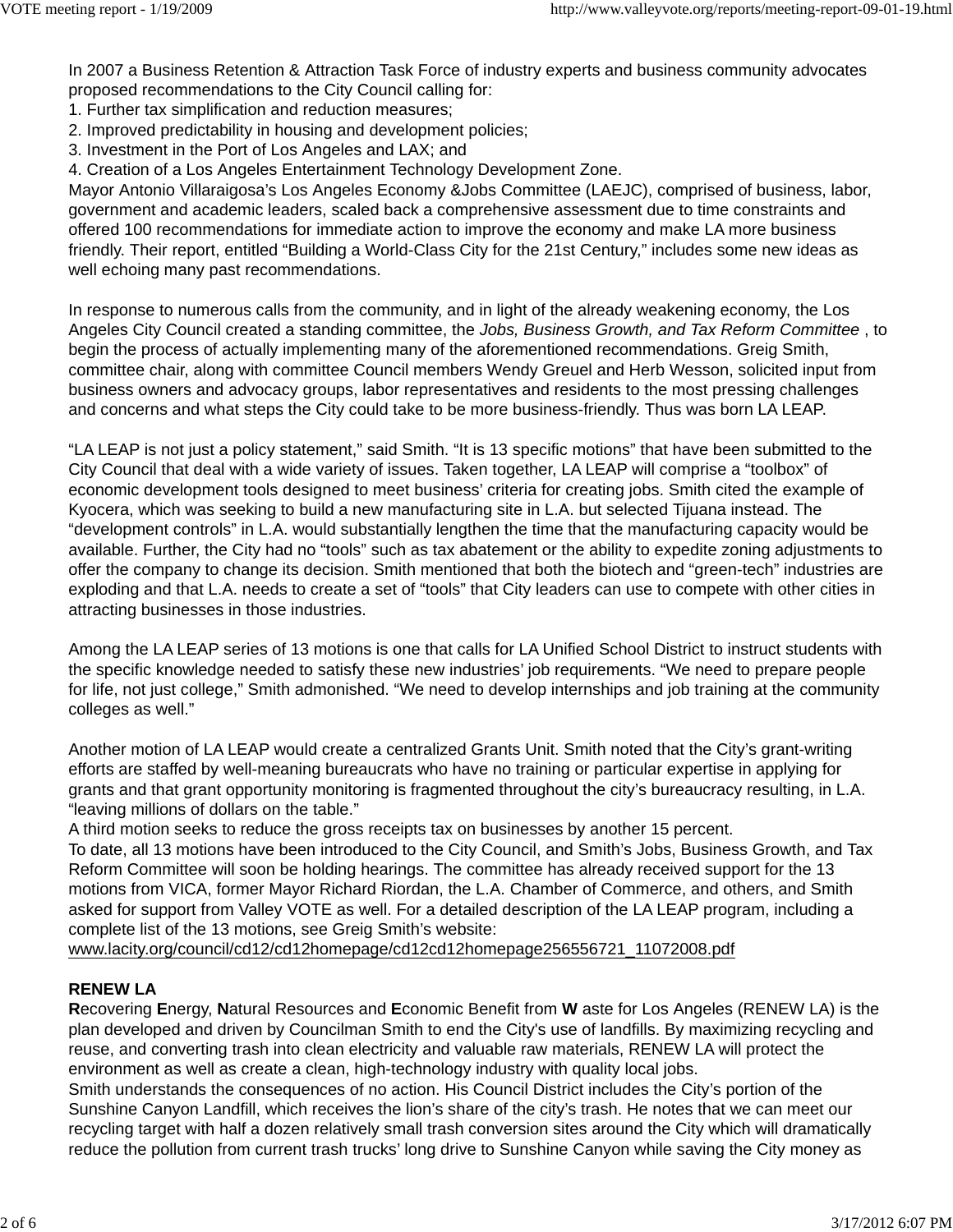## well.( **Valley VOTE** endorsed RENEW L.A. in October 2005)

Smith gave attendees an encouraging update on this critically important project. In approving the RENEW LA project, the City Council has adopted a "Zero Waste" goal, in keeping with Los Angeles' best-in-the-U.S. recycling rate of 62 percent currently.

Despite this terrific recycling rate, the Sunshine Canyon dump still receives only a nominal reduction of trash from the 1989 levels. Following a Request for Proposals for pilot projects last summer, the City's Bureau of Sanitation (Department of Public Works) received 13 proposals from literally all over the world, except from U.S. companies. It seems that there is no capability in the U.S. to meet L.A.'s requirements yet many other countries have been successfully using various technologies for many years. The Bureau is currently winnowing the proposals down to two and has identified at least three sites for placing such trash conversion plants. The Bureau plans to bring to the City Council in June its recommendations for the two plants and sites, and Smith expects these plants will be operational in 3 to 4 years.

Smith led a delegation of City staff and its consulting firm last summer that visited 14 facilities in eight countries. For a very interesting and informative report on this trip and what they learned, Councilman Smith's website, at: www.lacity.org/council/cd12/cd12homepage/cd12cd12homepage256555926\_10012008.pdf

The RENEW LA plan is ultimately to have six such plants scattered throughout the city. Corollary benefits would also include shorter and fewer trips by the diesel trash trucks, thereby saving fuel, creating less air pollution, and relieving traffic. The output from the plants themselves would be recyclable or reusable products that can be sold as industrial materials or used to generate heat or electricity, or as fuel.

One of Smith's favorite technologies is an Israeli proposal in which trash is dumped into a water tank. Those materials that float are probably paper, styrofoam, and the like and can be skimmed off and sold or recycled. Those materials that sink are probably metal, sand, or glass and likewise can be recycled. Materials in the middle are allowed to ferment for 30 days and become compost. The emissions from such a plant are estimated to be only one percent of the maximum allowed by the Southern California AQMD, and the processing is completely enclosed indoors with negative pressure so that nothing is released into the local communities. Most of the other technologies involve super-heating the trash without the use of oxygen to simply melt the stuff.

### **OTHER TOPICS**

Greig Smith fielded questions on numerous other topics, including:

### **Measure B – Solar Electric Roof Panels**

After hearing the earlier comments in the meeting for voting to place this measure on the March ballot, Smith pointed out that the Council has not approved the measure. It voted merely to place it on the ballot for the public to vote on. Smith noted his strong support for solar power generation, pointing out that he is one of the very few homeowners in this city to have installed solar panels on the roof of his home to generate electricity. He emphatically said, however, **" I DO NOT SUPPORT MEASURE B,**" noting that he does not like the (IBEW) union support or the cost and funding aspects of the proposal.

### **Water Desalination**

In response to a member's question, Smith acknowledged that L.A. and all of Southern California is facing a water shortage, but water from desalination plants still costs significantly more that of existing water supplies. He said, "We're just not at the tipping point yet," implying that the tipping point is perhaps 20 to 30 years away. He noted that in Israel, about 98 percent of their water is recycled.

## **Bob Scott Director, Mulholland Institute**

### **San Fernando Valley Council of Governments**

**Bob Scott,** the second featured speaker has been extremely active in citywide and San Fernando Valley affairs for many years, and he was a co-founder of Valley VOTE in the late 1990s.

The Mulholland Institute is affiliated with the Valley Economic Alliance. According to its website

(www.MulhollandInstitute.org ), it "serves as a public policy center providing objective research, information and education on issues relating to governance, prosperity and the quality of life in Southern California communities, with a goal of supporting thoughtful and creative decision-making."

In the unsuccessful campaign for Valley independence the leaders of the campaign – including Scott – realized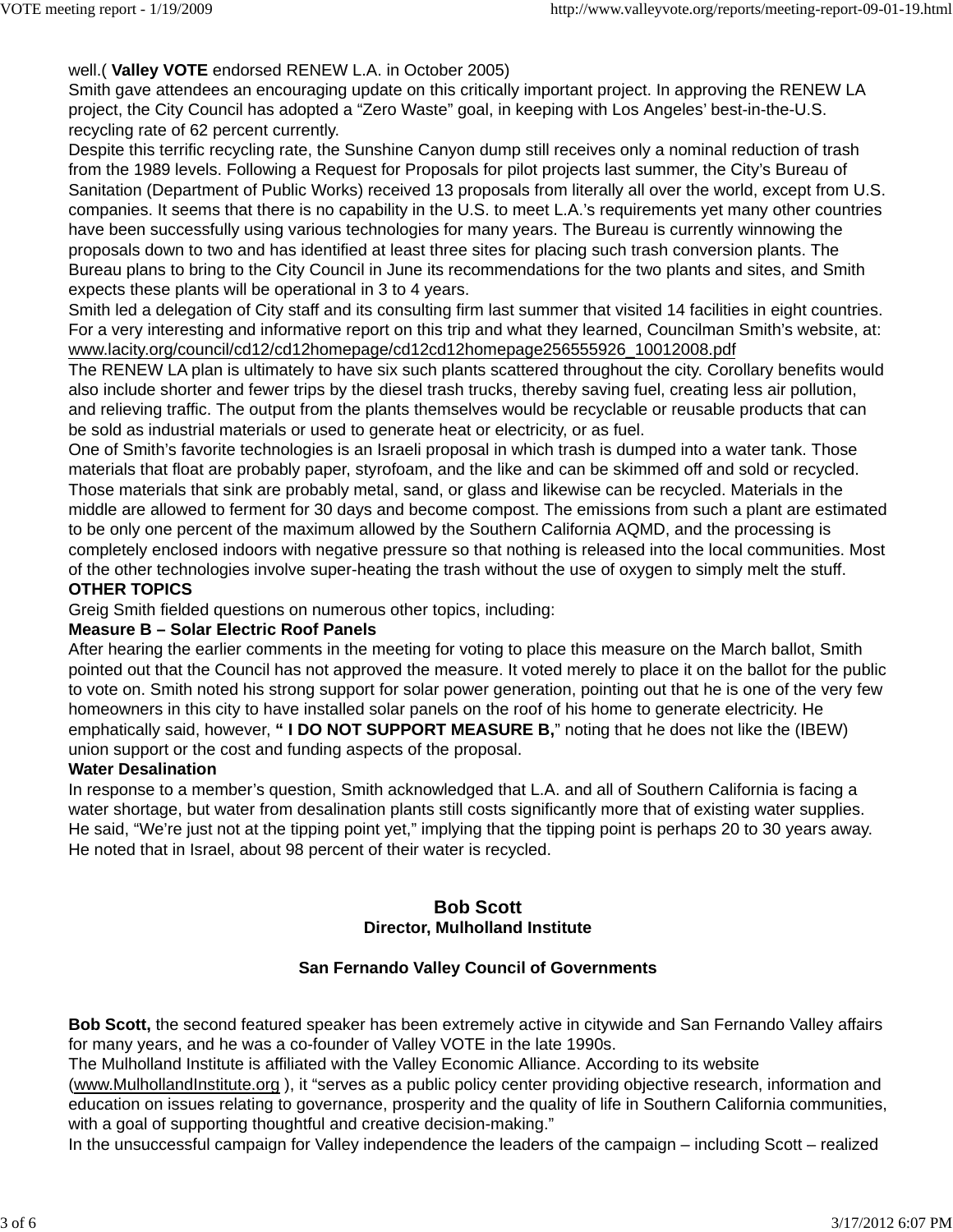that there were very few data points that defined the San Fernando Valley apart from the City of Los Angeles. Since then, Scott and others have worked hard and effectively to rectify that situation. Business activity and demographics in the San Fernando Valley is measured so that there can be coordinated efforts and strategic planning for this important area. Scott told Valley VOTE members that three goals were established to achieve this strategic situation:

1)Designation in 2006 by the U.S. Census Bureau of the San Fernando Valley Sub-County Census District (CCD), which includes the cities of Burbank, Calabasas, Glendale, Hidden Hills, San Fernando and portions of the City of Los Angeles and unincorporated Los Angeles County.

2)Formation of the San Fernando Valley Council of Governments (COG) and SCAG Planning Subregion, which was the subject of Scott's remarks at this meeting; and

3) Obtain consistent funding for the San Fernando Valley Visitors Bureau.

Scott said that a key component of the strategy for addressing the long-term strategic needs of the San Fernando Valley is to have the Valley recognized separately from the City of Los Angeles by the Southern California Association of Governments (SCAG) as a "Planning Subregion." SCAG is the federally designated Metropolitan Planning Organization for six counties that is mandated by the federal government to research and draw up plans for transportation, growth management, hazardous waste management, and air quality; and additional mandates that exist at the state level.

With the designation as a Planning Subregion, the Valley would be the subject of subregional planning studies and processes that would contribute to the overall SCAG work plan. The SCAG Regional Council has already unanimously approved the formation of the new subregion.

Scott said that the plan is to form a regional core in the form of a Council of Governments (COG) consisting of those cities and parts of L.A. City and County that comprise the Sub-County Census District. (He noted that the City of Santa Clarita has recently expressed an interest in participating in the COG as well.) The ultimate goal is to form a Joint Powers Agency among the COG members, which would be eligible to obtain federal grants for funding transportation infrastructure, for example. Scott noted that the smaller cities that are participating in the formation of the COG are excited because they cannot do much by acting alone without the clout of the San Fernando Valley portion of the City of L.A.

Scott noted that the COG's initial annual budget currently is \$100,000, with proposed shares of one-third each contributed by L.A. County, L.A. City, and one-third split among the remaining jurisdictions. Unfortunately, he said, the current state of the economy is causing the City to resist paying its \$33,333 share.

## **Valley VOTE Committee Reports L.A. World Airports**

**Denny Schneider** reported that the monthly passenger numbers and tons of cargo at LAX continue to reflect the economy by dropping to levels not seen since post 9-11. Ontario Airport passenger numbers dropped even faster, and Palmdale's passenger service has been terminated. The reduced number of flights, passengers, and cargo tonnage translates directly into reduced revenues to LAWA, which will impact maintenance and updating of the airport facilities.

A positive note is that LAWA has hired consultants to work with local elected officials and community representatives to identify and resolve noise issues at Van Nuys Airport. Further, LAWA will complete installation of a new, improved noise monitoring system later this year to provide the best data possible in support of the resolution efforts. Concurrently, VNY is continuing to plan enforced restrictions for the noisiest phase II aircraft. "LAWA is exposing its modernization project details piecemeal and we still don't really know what is really planned overall," Schneider said. "LAWA unveiled its new concept for LAX Bradley International (TBIT), a new Midfield Complex, Crossfield taxiways, and people mover system. Extension of the Green Line into LAX remains elusive; it may take until 2020, if ever. Projects already approved by the 2006 Stipulated Settlement Agreement to reduce auto traffic in the Central Terminal Area, such as the Consolidated Rental Car Project, remain unstarted. As project funding availability falls we wonder what will be built and what is to be deferred." The controversy continues over LAWA's desire to move the north runway farther north into Westchester/Playa del Rey and impact many businesses and residents there.

# **Sepulveda V.A. Hospital Project**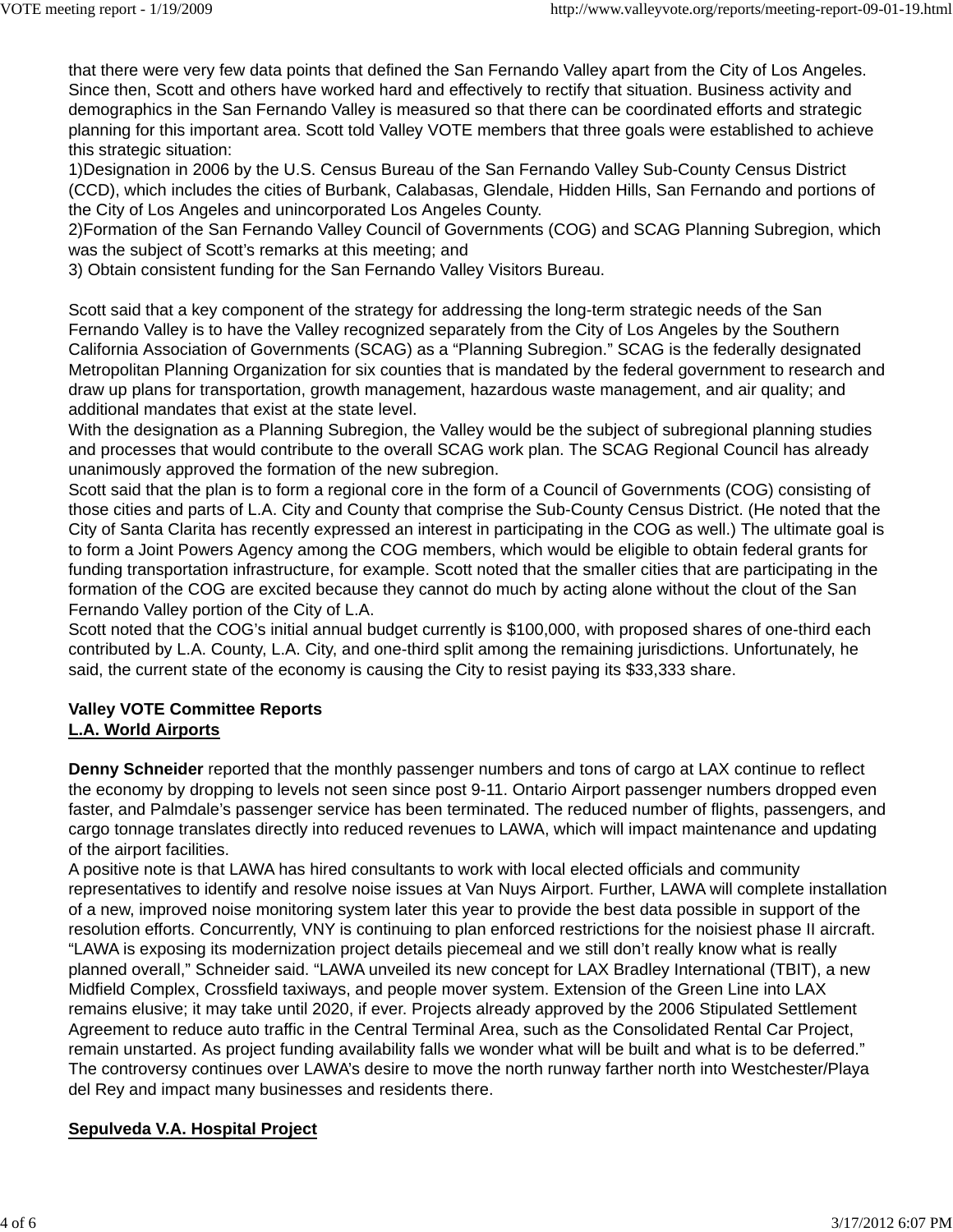**Pauline Tallent** reported on this long-standing controversial issue over the planned change in the use of the facility. She said that the facility currently has two buildings that have been vacant for 15 years that have now been leased for a 75-year period to the nonprofit New Directions to create some 149 apartments for homeless veterans. Ms. Tallent objects to the V.A. facility being used for anything except a medical facility for veterans. Others, including a contingent at the meeting from the North Hills West Neighborhood Council, object to the facility being used for housing the homeless, even if the residents are former veterans.

Representatives of the developers, **Dora Gallo** of A Community of Friends and **John Kaveny** of New Directions, attended the meeting and briefly explained that they have made progress to limit the housing to "veterans only." One step remains to complete this process, which Ms. Gallo was hopeful will occur soon. In discussion, it seemed that there may be a difference of opinion over what existing zoning covers that property. In view of the complexity and passion involved in this non-agenda matter, President **Joe Vitti** said he will place it on the agenda for the next meeting, at which time all interested parties may air their positions.

## **Measure B – Solar Electric Roof-Mounted Panels**

**David Hernandez,** Valley VOTE Board member and chairman of the L.A. Mission College Foundation, reported that the college utilizes many of its rooftops for solar electricity panels, and he strongly supports solar energy. He said, however, that the controversy is not about solar, but about how this matter got onto the ballot and whether there will be a monopoly by the DPW's main labor union, the IBEW. He further noted that, if passed, the Measure will not add any jobs, as IBEW members will likely be imported from nearby states to do the work; and the DWP/IBEW's Apprentice Program will not generate any new, qualified workers for some time. When the Measure was certified for the ballot, several people worked together to prepare the "opposition statement" to appear in the voter information guide that accompanies the ballot. Subsequently, **Mayor Villaraigosa** and others challenged the opposition statement in a lawsuit that attorney **Noel Weiss** successfully defended on a pro bono basis. Mr. Weiss briefly remarked at this meeting that "The Council did a head-fake on you" by rushing the Measure through.

**Jack Humphreville**, a Valley VOTE Board member and one of those in the opposition group who was sued, said that the two lines of protection for DWP ratepayers, the Board of Commissioners and the City Council, failed to question the proposal contained in Measure B. In fact, he said that the DWP completely skirted around its own Board of Commissioners and it suppressed the outside consultant's report that was critical of the proposal. If Measure B passes, Humphreville said that it will likely cause electricity rates to jump significantly. He used this incident to illustrate why ratepayers need the protection of a "Ratepayer Advocate." Humphreville said that the California Public Utilities Commission has one (that does not cover municipal utilities like the DWP), and that the Los Angeles customers of the DWP need one as well. **David Nahai,** general manager of the DWP has said, according to Jack, that a Ratepayer's Advocate would cost too much; but Humphreville estimates that such a position would cost on the order of \$1 million per year to oversee a business that spends more than \$20 billion, and that is a reasonable ratio in his view.

### **Neighborhood Councils**

**George Truesdell** reported that the City Council has approved a motion to allow neighborhood councils to submit Council Files provided that the NC members file financial disclosure forms. The Council's Education and Neighborhoods Committee, according to Truesdell, approved the motion without requiring any financial disclosure. However a majority of the City Council approved a motion requiring the submission of a limited financial disclosure form based upon the recommendations of the L.A. Ethics Commission and the Board of Neighborhood Commissioners. Truesdell reported that several board members of neighborhood councils, vowed not to submit Council Files as long as financial disclosure is required.

### **New Grass Roots Organization**

A newly formed organization, the Golden State Jobs Coalition, has been formed to study ways to enhance the sustainability of the regional economy so that it can generate new jobs. The Coalition will be looking at issues involving infrastructure, safety (getting kids into jobs reduces street violence, drugs, etc.), and ways to survive on less fossil fuels. **Carol Lutness,** chair of the coalition, said that the Coalition's funding will come from building trades and its unions, foundation grants, and citizens' donations. It has no website yet.